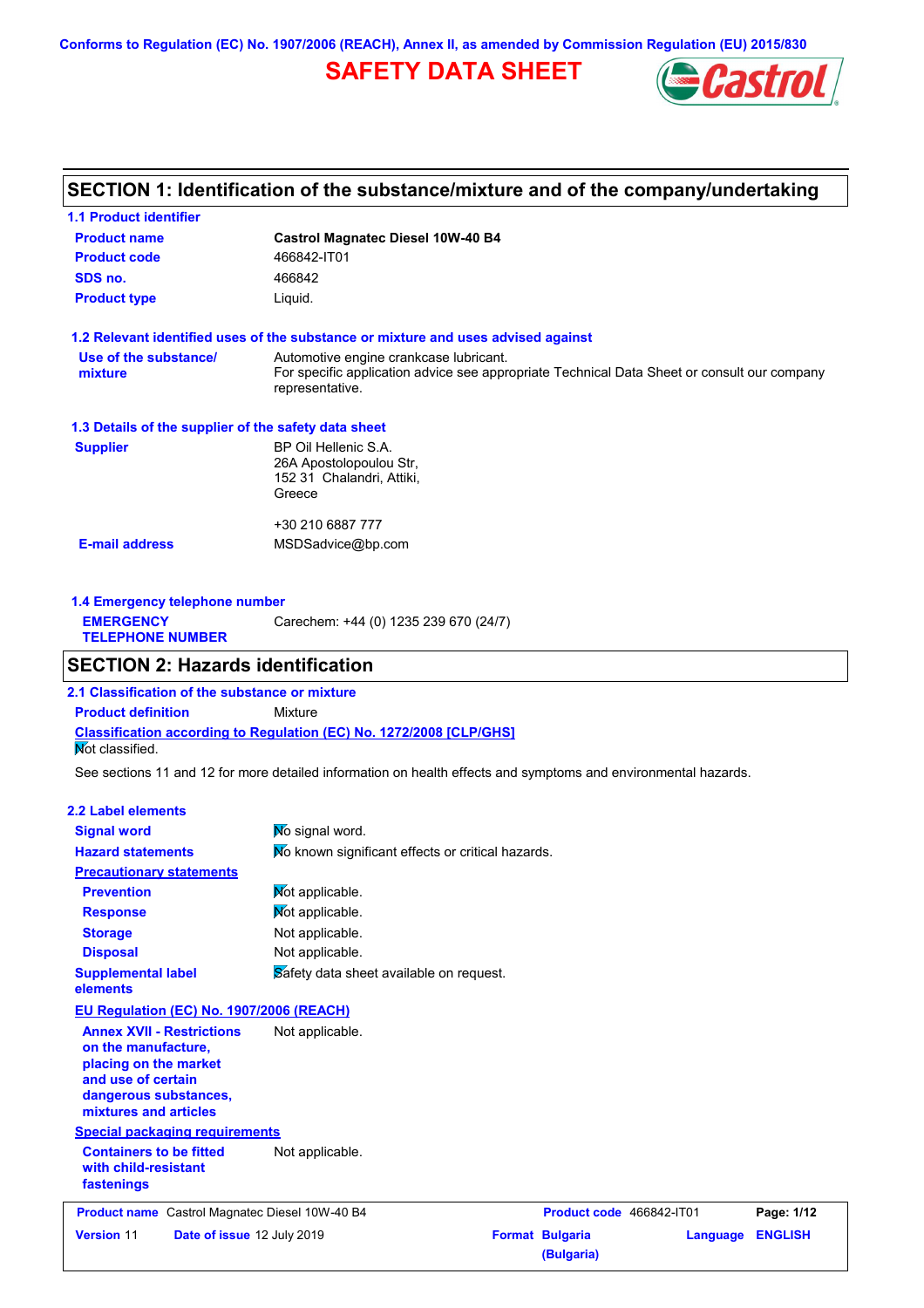# **SECTION 2: Hazards identification**

| <b>Tactile warning of danger</b>                                                                                         | Not applicable.                                                                                                                                                                                                          |
|--------------------------------------------------------------------------------------------------------------------------|--------------------------------------------------------------------------------------------------------------------------------------------------------------------------------------------------------------------------|
| 2.3 Other hazards                                                                                                        |                                                                                                                                                                                                                          |
| <b>Results of PBT and vPvB</b><br>assessment                                                                             | Product does not meet the criteria for PBT or vPvB according to Regulation (EC) No. 1907/2006,<br>Annex XIII.                                                                                                            |
| <b>Product meets the criteria</b><br>for PBT or vPvB according<br>to Regulation (EC) No.<br><b>1907/2006, Annex XIII</b> | This mixture does not contain any substances that are assessed to be a PBT or a vPvB.                                                                                                                                    |
| Other hazards which do<br>not result in classification                                                                   | Defatting to the skin.<br>USED ENGINE OILS<br>Used engine oil may contain hazardous components which have the potential to cause skin<br>cancer.<br>See Toxicological Information, section 11 of this Safety Data Sheet. |

Experimental data on one or more of the components has been used to determine all or part of the hazard classification of this product.

## **SECTION 3: Composition/information on ingredients**

Mixture

#### **3.2 Mixtures**

**Product definition**

Highly refined base oil (IP 346 DMSO extract < 3%). Proprietary performance additives.

| <b>Product/ingredient</b><br>name                                                                                                                                           | <b>Identifiers</b>                                                                     | $\frac{9}{6}$ | <b>Regulation (EC) No.</b><br>1272/2008 [CLP]                             | <b>Type</b> |
|-----------------------------------------------------------------------------------------------------------------------------------------------------------------------------|----------------------------------------------------------------------------------------|---------------|---------------------------------------------------------------------------|-------------|
| Distillates (petroleum), hydrotreated<br>heavy paraffinic                                                                                                                   | REACH #: 01-2119484627-25<br>$EC: 265-157-1$<br>CAS: 64742-54-7<br>Index: 649-467-00-8 | 275 - ≤90     | Not classified.                                                           | $[2]$       |
| Distillates (petroleum), solvent-<br>dewaxed heavy paraffinic                                                                                                               | REACH #: 01-2119471299-27<br>$EC: 265-169-7$<br>CAS: 64742-65-0<br>Index: 649-474-00-6 | ≤10           | Not classified.                                                           | $[2]$       |
| Phosphorodithioic acid, mixed O.O-bis<br>(1,3-dimethylbutyl and iso-Pr) esters,<br>zinc salts<br>Arra Arratori dA fondina full dont of the 11 ototroconteral closed alcoral | REACH #: 01-2119493626-26<br>$EC: 283-392-8$<br>CAS: 84605-29-8                        | ב≥            | <b>Skin Irrit. 2. H315</b><br>Eye Dam. 1, H318<br>Aquatic Chronic 2, H411 | $[1]$       |

**See Section 16 for the full text of the H statements declared above.**

#### **Type**

[1] Substance classified with a health or environmental hazard

[2] Substance with a workplace exposure limit

[3] Substance meets the criteria for PBT according to Regulation (EC) No. 1907/2006, Annex XIII

[4] Substance meets the criteria for vPvB according to Regulation (EC) No. 1907/2006, Annex XIII

[5] Substance of equivalent concern

[6] Additional disclosure due to company policy

Occupational exposure limits, if available, are listed in Section 8.

## **SECTION 4: First aid measures**

#### **4.1 Description of first aid measures**

| <b>Eye contact</b>                | In case of contact, immediately flush eyes with plenty of water for at least 15 minutes. Eyelids<br>should be held away from the eyeball to ensure thorough rinsing. Check for and remove any<br>contact lenses. Get medical attention.           |
|-----------------------------------|---------------------------------------------------------------------------------------------------------------------------------------------------------------------------------------------------------------------------------------------------|
| <b>Skin contact</b>               | Wash skin thoroughly with soap and water or use recognised skin cleanser. Remove<br>contaminated clothing and shoes. Wash clothing before reuse. Clean shoes thoroughly before<br>reuse. Get medical attention if irritation develops.            |
| <b>Inhalation</b>                 | Finhaled, remove to fresh air. In case of inhalation of decomposition products in a fire,<br>symptoms may be delayed. The exposed person may need to be kept under medical<br>surveillance for 48 hours. Get medical attention if symptoms occur. |
| <b>Ingestion</b>                  | <b>Do</b> not induce vomiting unless directed to do so by medical personnel. Get medical attention if<br>symptoms occur.                                                                                                                          |
| <b>Protection of first-aiders</b> | No action shall be taken involving any personal risk or without suitable training. It may be<br>dangerous to the person providing aid to give mouth-to-mouth resuscitation.                                                                       |

| <b>Product name</b> Castrol Magnatec Diesel 10W-40 B4 |                                   | Product code 466842-IT01 |                        | Page: 2/12              |  |
|-------------------------------------------------------|-----------------------------------|--------------------------|------------------------|-------------------------|--|
| <b>Version 11</b>                                     | <b>Date of issue 12 July 2019</b> |                          | <b>Format Bulgaria</b> | <b>Language ENGLISH</b> |  |
|                                                       |                                   |                          | (Bulgaria)             |                         |  |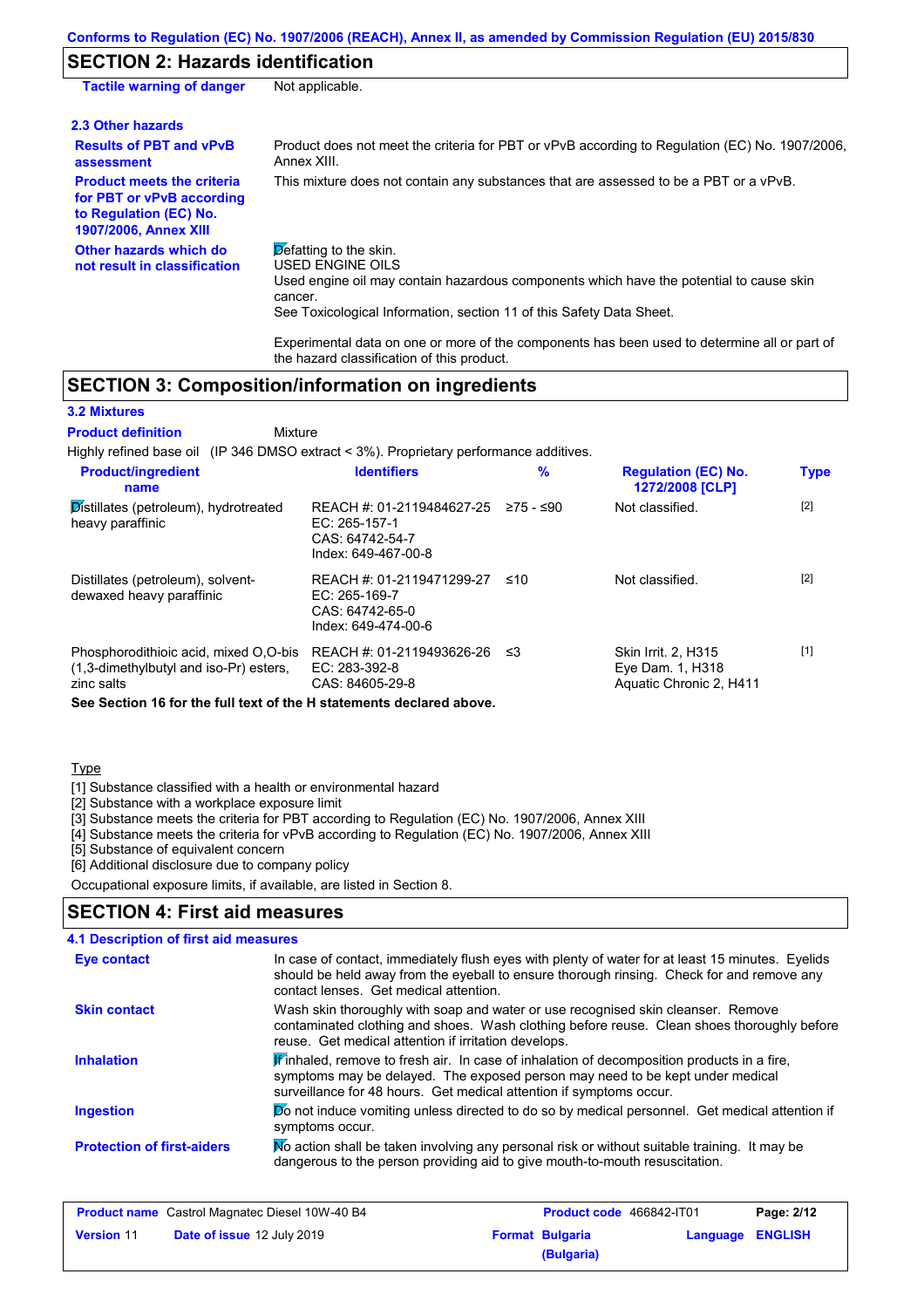### **SECTION 4: First aid measures**

#### **4.2 Most important symptoms and effects, both acute and delayed**

See Section 11 for more detailed information on health effects and symptoms.

| <b>Potential acute health effects</b> |                                                                                                                     |
|---------------------------------------|---------------------------------------------------------------------------------------------------------------------|
| <b>Inhalation</b>                     | Exposure to decomposition products may cause a health hazard. Serious effects may be<br>delayed following exposure. |
| <b>Ingestion</b>                      | No known significant effects or critical hazards.                                                                   |
| <b>Skin contact</b>                   | Defatting to the skin. May cause skin dryness and irritation.                                                       |
| Eye contact                           | Mot classified as an eye irritant. Based on data available for this or related materials.                           |
|                                       | Delayed and immediate effects as well as chronic effects from short and long-term exposure                          |
| <b>Inhalation</b>                     | Overexposure to the inhalation of airborne droplets or aerosols may cause irritation of the<br>respiratory tract.   |
| <b>Ingestion</b>                      | Ingestion of large quantities may cause nausea and diarrhoea.                                                       |
| <b>Skin contact</b>                   | Prolonged or repeated contact can defat the skin and lead to irritation and/or dermatitis.                          |
| Eye contact                           | Potential risk of transient stinging or redness if accidental eye contact occurs.                                   |
|                                       |                                                                                                                     |

#### **4.3 Indication of any immediate medical attention and special treatment needed**

**Notes to physician Treatment should in general be symptomatic and directed to relieving any effects.** In case of inhalation of decomposition products in a fire, symptoms may be delayed. The exposed person may need to be kept under medical surveillance for 48 hours.

# **SECTION 5: Firefighting measures**

| 5.1 Extinguishing media                                   |                                                                                                                                                                                                                                                                                                                                                                   |
|-----------------------------------------------------------|-------------------------------------------------------------------------------------------------------------------------------------------------------------------------------------------------------------------------------------------------------------------------------------------------------------------------------------------------------------------|
| <b>Suitable extinguishing</b><br>media                    | In case of fire, use foam, dry chemical or carbon dioxide extinguisher or spray.                                                                                                                                                                                                                                                                                  |
| <b>Unsuitable extinguishing</b><br>media                  | Do not use water jet. The use of a water jet may cause the fire to spread by splashing the<br>burning product.                                                                                                                                                                                                                                                    |
| 5.2 Special hazards arising from the substance or mixture |                                                                                                                                                                                                                                                                                                                                                                   |
| <b>Hazards from the</b><br>substance or mixture           | In a fire or if heated, a pressure increase will occur and the container may burst.                                                                                                                                                                                                                                                                               |
| <b>Hazardous combustion</b><br>products                   | Combustion products may include the following:<br>carbon oxides (CO, CO <sub>2</sub> ) (carbon monoxide, carbon dioxide)<br>nitrogen oxides (NO, $N_O$ , etc.)                                                                                                                                                                                                    |
| 5.3 Advice for firefighters                               |                                                                                                                                                                                                                                                                                                                                                                   |
| <b>Special precautions for</b><br>fire-fighters           | No action shall be taken involving any personal risk or without suitable training. Promptly<br>isolate the scene by removing all persons from the vicinity of the incident if there is a fire.                                                                                                                                                                    |
| <b>Special protective</b><br>equipment for fire-fighters  | Fire-fighters should wear appropriate protective equipment and self-contained breathing<br>apparatus (SCBA) with a full face-piece operated in positive pressure mode. Clothing for fire-<br>fighters (including helmets, protective boots and gloves) conforming to European standard EN<br>469 will provide a basic level of protection for chemical incidents. |

# **SECTION 6: Accidental release measures**

|                                                                                                                               | 6.1 Personal precautions, protective equipment and emergency procedures                                                                                                                                                                                                                                                                                                              |  |  |
|-------------------------------------------------------------------------------------------------------------------------------|--------------------------------------------------------------------------------------------------------------------------------------------------------------------------------------------------------------------------------------------------------------------------------------------------------------------------------------------------------------------------------------|--|--|
| For non-emergency<br>personnel                                                                                                | No action shall be taken involving any personal risk or without suitable training. Evacuate<br>surrounding areas. Keep unnecessary and unprotected personnel from entering. Do not touch<br>or walk through spilt material. Floors may be slippery; use care to avoid falling. Put on<br>appropriate personal protective equipment.                                                  |  |  |
| For emergency responders                                                                                                      | Entry into a confined space or poorly ventilated area contaminated with vapour, mist or fume is<br>extremely hazardous without the correct respiratory protective equipment and a safe system of<br>work. Wear self-contained breathing apparatus. Wear a suitable chemical protective suit.<br>Chemical resistant boots. See also the information in "For non-emergency personnel". |  |  |
| <b>6.2 Environmental</b><br>precautions                                                                                       | Avoid dispersal of spilt material and runoff and contact with soil, waterways, drains and sewers.<br>Inform the relevant authorities if the product has caused environmental pollution (sewers,<br>waterways, soil or air).                                                                                                                                                          |  |  |
| 6.3 Methods and material for containment and cleaning up                                                                      |                                                                                                                                                                                                                                                                                                                                                                                      |  |  |
| <b>Small spill</b>                                                                                                            | Stop leak if without risk. Move containers from spill area. Absorb with an inert material and<br>place in an appropriate waste disposal container. Dispose of via a licensed waste disposal<br>contractor.                                                                                                                                                                           |  |  |
| $B_{\text{max}}$ denotes $A_{\text{max}}$ and $A_{\text{max}}$ and $B_{\text{max}}$ and $B_{\text{max}}$ and $B_{\text{max}}$ | $B_{\text{max}}$ $A_{\text{max}}$ $A_{\text{max}}$ $A_{\text{max}}$ $A_{\text{max}}$<br><b>B.L.</b> 6146                                                                                                                                                                                                                                                                             |  |  |

| <b>Product name</b> Castrol Magnatec Diesel 10W-40 B4 |                                   | Product code 466842-IT01 |                        | Page: 3/12       |  |
|-------------------------------------------------------|-----------------------------------|--------------------------|------------------------|------------------|--|
| <b>Version 11</b>                                     | <b>Date of issue 12 July 2019</b> |                          | <b>Format Bulgaria</b> | Language ENGLISH |  |
|                                                       |                                   |                          | (Bulgaria)             |                  |  |
|                                                       |                                   |                          |                        |                  |  |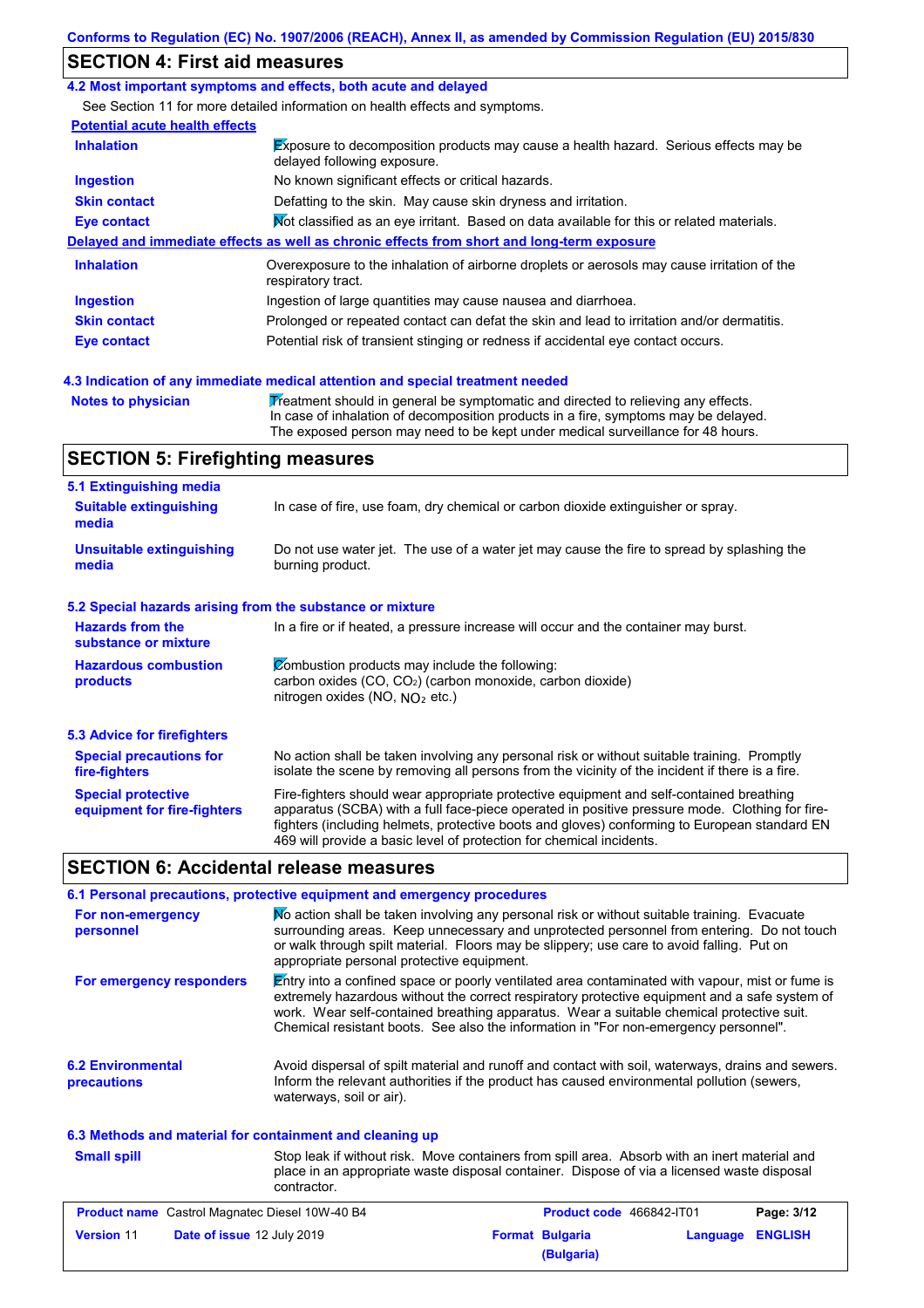# **SECTION 6: Accidental release measures**

| Large spill                               | Stop leak if without risk. Move containers from spill area. Prevent entry into sewers, water<br>courses, basements or confined areas. Contain and collect spillage with non-combustible,<br>absorbent material e.g. sand, earth, vermiculite or diatomaceous earth and place in container<br>for disposal according to local regulations. Dispose of via a licensed waste disposal contractor. |
|-------------------------------------------|------------------------------------------------------------------------------------------------------------------------------------------------------------------------------------------------------------------------------------------------------------------------------------------------------------------------------------------------------------------------------------------------|
| 6.4 Reference to other<br><b>sections</b> | See Section 1 for emergency contact information.<br>See Section 5 for firefighting measures.<br>See Section 8 for information on appropriate personal protective equipment.<br>See Section 12 for environmental precautions.<br>See Section 13 for additional waste treatment information.                                                                                                     |

# **SECTION 7: Handling and storage**

| 7.1 Precautions for safe handling                                                    |                                                                                                                                                                                                                                                                                                                                                                                                                                                                                          |
|--------------------------------------------------------------------------------------|------------------------------------------------------------------------------------------------------------------------------------------------------------------------------------------------------------------------------------------------------------------------------------------------------------------------------------------------------------------------------------------------------------------------------------------------------------------------------------------|
| <b>Protective measures</b>                                                           | <b>Put on appropriate personal protective equipment.</b>                                                                                                                                                                                                                                                                                                                                                                                                                                 |
| <b>Advice on general</b><br>occupational hygiene                                     | Eating, drinking and smoking should be prohibited in areas where this material is handled.<br>stored and processed. Wash thoroughly after handling. Remove contaminated clothing and<br>protective equipment before entering eating areas. See also Section 8 for additional<br>information on hygiene measures.                                                                                                                                                                         |
| <b>7.2 Conditions for safe</b><br>storage, including any<br><i>incompatibilities</i> | Store in accordance with local regulations. Store in a dry, cool and well-ventilated area, away<br>from incompatible materials (see Section 10). Keep away from heat and direct sunlight. Keep<br>container tightly closed and sealed until ready for use. Containers that have been opened must<br>be carefully resealed and kept upright to prevent leakage. Store and use only in equipment/<br>containers designed for use with this product. Do not store in unlabelled containers. |
| <b>Not suitable</b>                                                                  | Prolonged exposure to elevated temperature.                                                                                                                                                                                                                                                                                                                                                                                                                                              |
| 7.3 Specific end use(s)                                                              |                                                                                                                                                                                                                                                                                                                                                                                                                                                                                          |
| <b>Recommendations</b>                                                               | See section 1.2 and Exposure scenarios in annex, if applicable.                                                                                                                                                                                                                                                                                                                                                                                                                          |

# **SECTION 8: Exposure controls/personal protection**

#### **8.1 Control parameters**

**Occupational exposure limits**

| <b>Product/ingredient name</b><br>Distillates (petroleum), hydrotreated heavy paraffinic |  | <b>Exposure limit values</b>                                                                                                                                                                                                                                                                                                                                                                                                                                                                                                                                                                                                                                                                                                                                                                                                                                                                                                                                                                                               |  |
|------------------------------------------------------------------------------------------|--|----------------------------------------------------------------------------------------------------------------------------------------------------------------------------------------------------------------------------------------------------------------------------------------------------------------------------------------------------------------------------------------------------------------------------------------------------------------------------------------------------------------------------------------------------------------------------------------------------------------------------------------------------------------------------------------------------------------------------------------------------------------------------------------------------------------------------------------------------------------------------------------------------------------------------------------------------------------------------------------------------------------------------|--|
|                                                                                          |  | Minister of Labour and Social Affairs and the Minister of Health<br>(Bulgaria).<br>Limit value 8 hours: 5 mg/m <sup>3</sup> 8 hours. Issued/Revised: 12/2006                                                                                                                                                                                                                                                                                                                                                                                                                                                                                                                                                                                                                                                                                                                                                                                                                                                               |  |
| Distillates (petroleum), solvent-dewaxed heavy<br>paraffinic                             |  | Minister of Labour and Social Affairs and the Minister of Health<br>(Bulgaria).<br>Limit value 8 hours: 5 mg/m <sup>3</sup> 8 hours. Issued/Revised: 12/2006                                                                                                                                                                                                                                                                                                                                                                                                                                                                                                                                                                                                                                                                                                                                                                                                                                                               |  |
| guidance only.                                                                           |  | Whilst specific OELs for certain components may be shown in this section, other components may be present in any mist,<br>vapour or dust produced. Therefore, the specific OELs may not be applicable to the product as a whole and are provided for                                                                                                                                                                                                                                                                                                                                                                                                                                                                                                                                                                                                                                                                                                                                                                       |  |
| <b>Recommended monitoring</b><br>procedures                                              |  | If this product contains ingredients with exposure limits, personal, workplace atmosphere or<br>biological monitoring may be required to determine the effectiveness of the ventilation or other<br>control measures and/or the necessity to use respiratory protective equipment. Reference<br>should be made to monitoring standards, such as the following: European Standard EN 689<br>(Workplace atmospheres - Guidance for the assessment of exposure by inhalation to chemical<br>agents for comparison with limit values and measurement strategy) European Standard EN<br>14042 (Workplace atmospheres - Guide for the application and use of procedures for the<br>assessment of exposure to chemical and biological agents) European Standard EN 482<br>(Workplace atmospheres - General requirements for the performance of procedures for the<br>measurement of chemical agents) Reference to national guidance documents for methods for<br>the determination of hazardous substances will also be required. |  |
| <b>Derived No Effect Level</b><br>No DNELs/DMELs available.                              |  |                                                                                                                                                                                                                                                                                                                                                                                                                                                                                                                                                                                                                                                                                                                                                                                                                                                                                                                                                                                                                            |  |
| <b>Predicted No Effect Concentration</b><br>No PNECs available                           |  |                                                                                                                                                                                                                                                                                                                                                                                                                                                                                                                                                                                                                                                                                                                                                                                                                                                                                                                                                                                                                            |  |

#### **8.2 Exposure controls**

| <b>Product name</b> Castrol Magnatec Diesel 10W-40 B4 |                                   | <b>Product code</b> 466842-IT01 |                                      | Page: 4/12              |  |
|-------------------------------------------------------|-----------------------------------|---------------------------------|--------------------------------------|-------------------------|--|
| <b>Version 11</b>                                     | <b>Date of issue 12 July 2019</b> |                                 | <b>Format Bulgaria</b><br>(Bulgaria) | <b>Language ENGLISH</b> |  |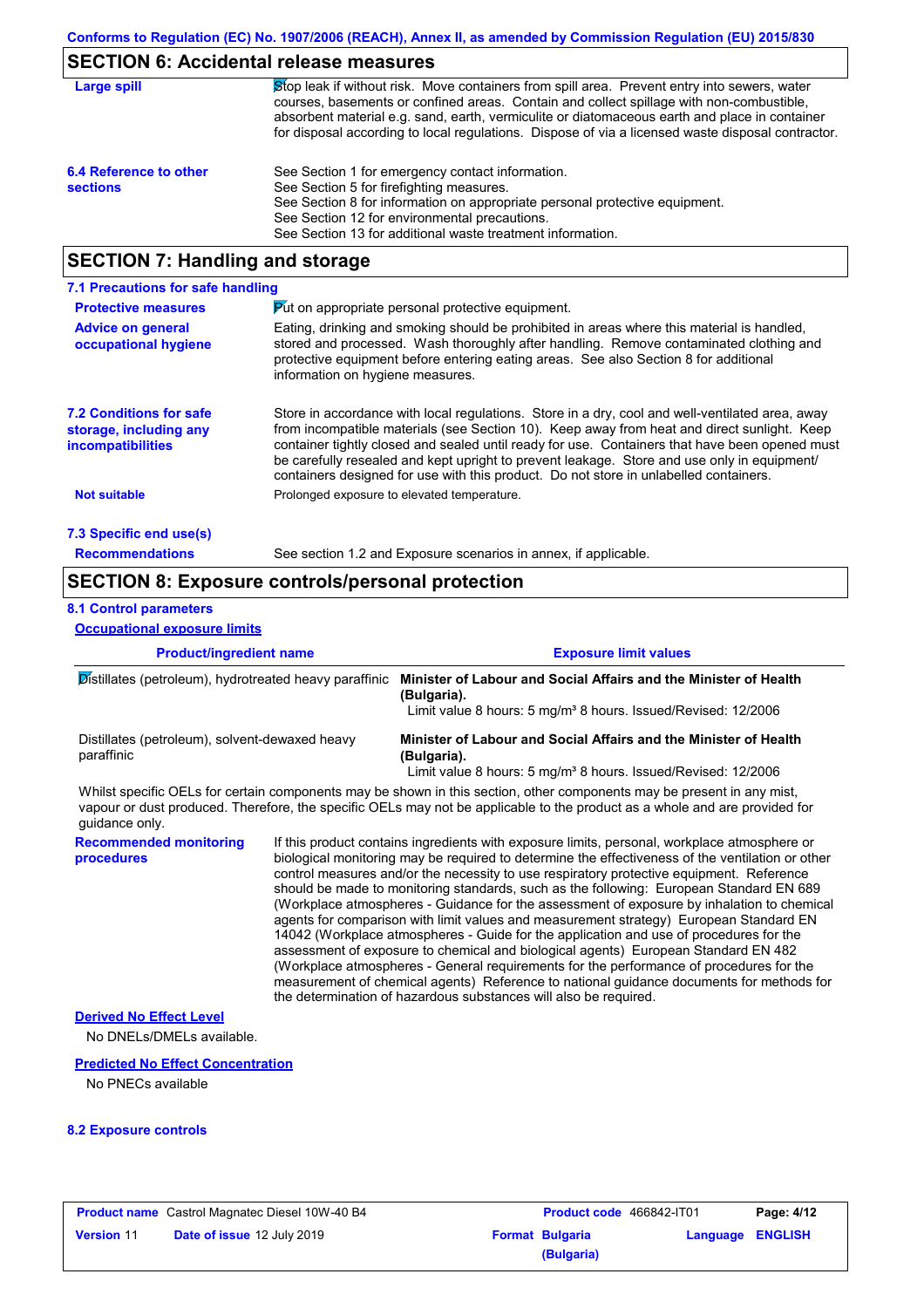# **SECTION 8: Exposure controls/personal protection**

| <b>Appropriate engineering</b> | Provide exhaust ventilation or other engineering controls to keep the relevant airborne                                                                                                         |
|--------------------------------|-------------------------------------------------------------------------------------------------------------------------------------------------------------------------------------------------|
| controls                       | concentrations below their respective occupational exposure limits.                                                                                                                             |
|                                | All activities involving chemicals should be assessed for their risks to health, to ensure                                                                                                      |
|                                | exposures are adequately controlled. Personal protective equipment should only be considered<br>after other forms of control measures (e.g. engineering controls) have been suitably evaluated. |
|                                | Personal protective equipment should conform to appropriate standards, be suitable for use, be                                                                                                  |
|                                | kept in good condition and properly maintained.                                                                                                                                                 |
|                                | Your supplier of personal protective equipment should be consulted for advice on selection and                                                                                                  |
|                                | appropriate standards. For further information contact your national organisation for standards.                                                                                                |
|                                | The final choice of protective equipment will depend upon a risk assessment. It is important to                                                                                                 |
|                                | ensure that all items of personal protective equipment are compatible.                                                                                                                          |
| Individual protection measures |                                                                                                                                                                                                 |
| <b>Hygiene measures</b>        | Wash hands, forearms and face thoroughly after handling chemical products, before eating,                                                                                                       |
|                                | smoking and using the lavatory and at the end of the working period. Ensure that eyewash                                                                                                        |
|                                | stations and safety showers are close to the workstation location.                                                                                                                              |
| <b>Respiratory protection</b>  | In case of insufficient ventilation, wear suitable respiratory equipment.                                                                                                                       |
|                                | The correct choice of respiratory protection depends upon the chemicals being handled, the                                                                                                      |
|                                | conditions of work and use, and the condition of the respiratory equipment. Safety procedures                                                                                                   |
|                                | should be developed for each intended application. Respiratory protection equipment should                                                                                                      |
|                                | therefore be chosen in consultation with the supplier/manufacturer and with a full assessment                                                                                                   |
|                                | of the working conditions.                                                                                                                                                                      |
| <b>Eye/face protection</b>     | Safety glasses with side shields.                                                                                                                                                               |
| <b>Skin protection</b>         |                                                                                                                                                                                                 |
| <b>Hand protection</b>         | <b>General Information:</b>                                                                                                                                                                     |
|                                | Because specific work environments and material handling practices vary, safety procedures                                                                                                      |
|                                | should be developed for each intended application. The correct choice of protective gloves                                                                                                      |
|                                | depends upon the chemicals being handled, and the conditions of work and use. Most gloves                                                                                                       |
|                                | provide protection for only a limited time before they must be discarded and replaced (even the                                                                                                 |
|                                | best chemically resistant gloves will break down after repeated chemical exposures).                                                                                                            |
|                                |                                                                                                                                                                                                 |
|                                | Gloves should be chosen in consultation with the supplier / manufacturer and taking account of                                                                                                  |
|                                | a full assessment of the working conditions.                                                                                                                                                    |
|                                | Recommended: Nitrile gloves.                                                                                                                                                                    |
|                                | <b>Breakthrough time:</b>                                                                                                                                                                       |
|                                |                                                                                                                                                                                                 |
|                                | Breakthrough time data are generated by glove manufacturers under laboratory test conditions                                                                                                    |
|                                | and represent how long a glove can be expected to provide effective permeation resistance. It<br>is important when following breakthrough time recommendations that actual workplace            |
|                                | conditions are taken into account. Always consult with your glove supplier for up-to-date                                                                                                       |
|                                | technical information on breakthrough times for the recommended glove type.                                                                                                                     |
|                                | Our recommendations on the selection of gloves are as follows:                                                                                                                                  |
|                                |                                                                                                                                                                                                 |
|                                | Continuous contact:                                                                                                                                                                             |
|                                | Gloves with a minimum breakthrough time of 240 minutes, or >480 minutes if suitable gloves                                                                                                      |
|                                | can be obtained.                                                                                                                                                                                |
|                                | If suitable gloves are not available to offer that level of protection, gloves with shorter                                                                                                     |
|                                | breakthrough times may be acceptable as long as appropriate glove maintenance and                                                                                                               |
|                                | replacement regimes are determined and adhered to.                                                                                                                                              |
|                                | Short-term / splash protection:                                                                                                                                                                 |
|                                | Recommended breakthrough times as above.                                                                                                                                                        |
|                                | It is recognised that for short-term, transient exposures, gloves with shorter breakthrough times                                                                                               |
|                                | may commonly be used. Therefore, appropriate maintenance and replacement regimes must                                                                                                           |
|                                | be determined and rigorously followed.                                                                                                                                                          |
|                                | <b>Glove Thickness:</b>                                                                                                                                                                         |
|                                | For general applications, we recommend gloves with a thickness typically greater than 0.35 mm.                                                                                                  |
|                                | It should be emphasised that glove thickness is not necessarily a good predictor of glove                                                                                                       |
|                                | resistance to a specific chemical, as the permeation efficiency of the glove will be dependent                                                                                                  |
|                                | on the exact composition of the glove material. Therefore, glove selection should also be based                                                                                                 |
|                                | on consideration of the task requirements and knowledge of breakthrough times.                                                                                                                  |
|                                | Glove thickness may also vary depending on the glove manufacturer, the glove type and the                                                                                                       |
|                                | glove model. Therefore, the manufacturers' technical data should always be taken into account                                                                                                   |
|                                | to ensure selection of the most appropriate glove for the task.                                                                                                                                 |
|                                |                                                                                                                                                                                                 |

| <b>Product name</b> Castrol Magnatec Diesel 10W-40 B4 |                                   | <b>Product code</b> 466842-IT01 |                        | Page: 5/12              |  |
|-------------------------------------------------------|-----------------------------------|---------------------------------|------------------------|-------------------------|--|
| <b>Version 11</b>                                     | <b>Date of issue 12 July 2019</b> |                                 | <b>Format Bulgaria</b> | <b>Language ENGLISH</b> |  |
|                                                       |                                   |                                 | (Bulgaria)             |                         |  |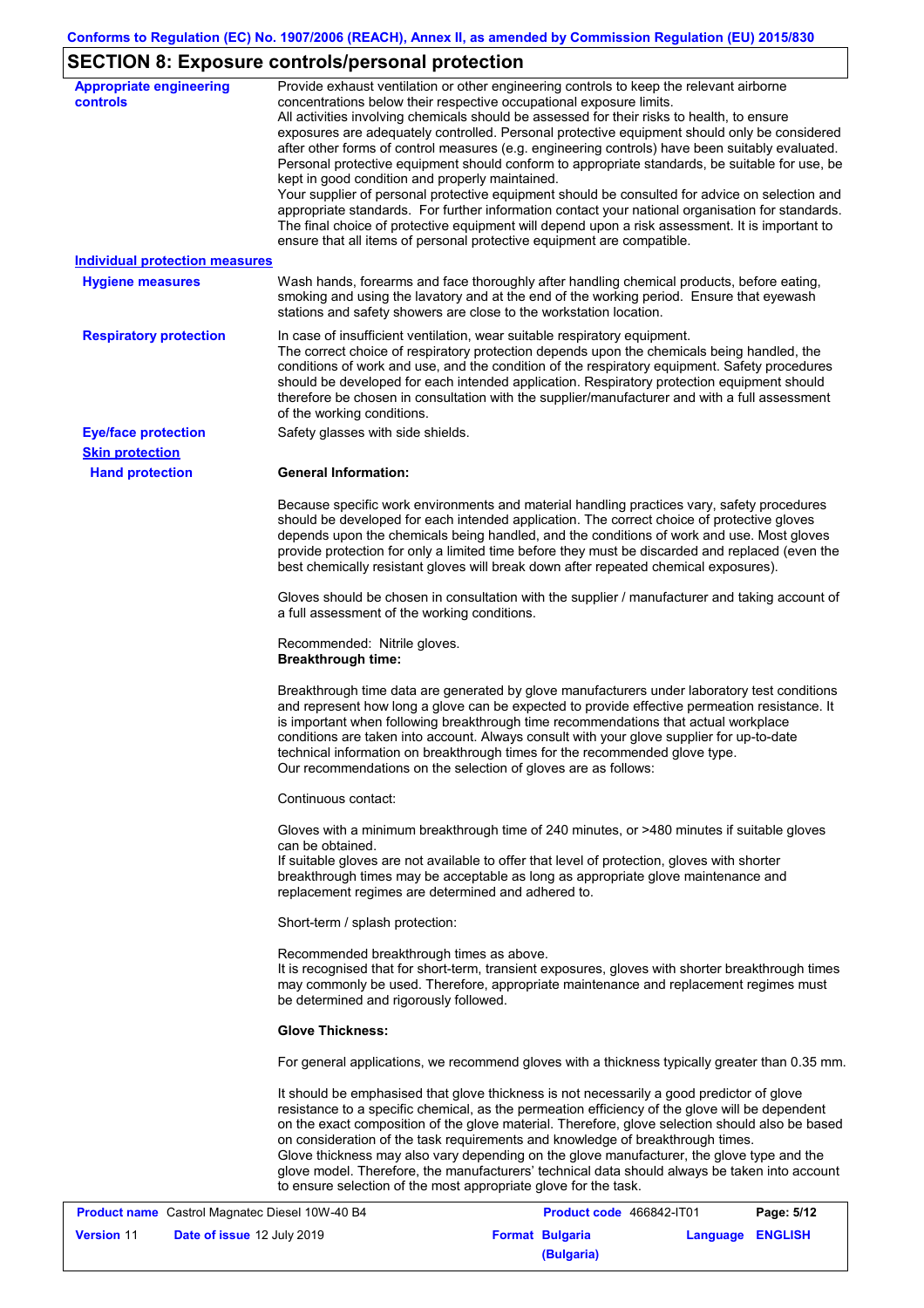# **SECTION 8: Exposure controls/personal protection**

|                                           | Note: Depending on the activity being conducted, gloves of varying thickness may be required<br>for specific tasks. For example:                                                                                                                                                                                                                                                                                                                                                                                                                                                                                                                                                      |
|-------------------------------------------|---------------------------------------------------------------------------------------------------------------------------------------------------------------------------------------------------------------------------------------------------------------------------------------------------------------------------------------------------------------------------------------------------------------------------------------------------------------------------------------------------------------------------------------------------------------------------------------------------------------------------------------------------------------------------------------|
|                                           | • Thinner gloves (down to 0.1 mm or less) may be required where a high degree of manual<br>dexterity is needed. However, these gloves are only likely to give short duration protection and<br>would normally be just for single use applications, then disposed of.                                                                                                                                                                                                                                                                                                                                                                                                                  |
|                                           | • Thicker gloves (up to 3 mm or more) may be required where there is a mechanical (as well<br>as a chemical) risk i.e. where there is abrasion or puncture potential.                                                                                                                                                                                                                                                                                                                                                                                                                                                                                                                 |
| <b>Skin and body</b>                      | Use of protective clothing is good industrial practice.<br>Personal protective equipment for the body should be selected based on the task being<br>performed and the risks involved and should be approved by a specialist before handling this<br>product.<br>Cotton or polyester/cotton overalls will only provide protection against light superficial<br>contamination that will not soak through to the skin. Overalls should be laundered on a regular<br>basis. When the risk of skin exposure is high (e.g. when cleaning up spillages or if there is a<br>risk of splashing) then chemical resistant aprons and/or impervious chemical suits and boots<br>will be required. |
| <b>Refer to standards:</b>                | Respiratory protection: EN 529<br>Gloves: EN 420, EN 374<br>Eye protection: EN 166<br>Filtering half-mask: EN 149<br>Filtering half-mask with valve: EN 405<br>Half-mask: EN 140 plus filter<br>Full-face mask: EN 136 plus filter<br>Particulate filters: EN 143<br>Gas/combined filters: EN 14387                                                                                                                                                                                                                                                                                                                                                                                   |
| <b>Environmental exposure</b><br>controls | Emissions from ventilation or work process equipment should be checked to ensure they<br>comply with the requirements of environmental protection legislation. In some cases, fume<br>scrubbers, filters or engineering modifications to the process equipment will be necessary to<br>reduce emissions to acceptable levels.                                                                                                                                                                                                                                                                                                                                                         |

# **SECTION 9: Physical and chemical properties**

| 9.1 Information on basic physical and chemical properties |                                                                                         |
|-----------------------------------------------------------|-----------------------------------------------------------------------------------------|
| <b>Appearance</b>                                         |                                                                                         |
| <b>Physical state</b>                                     | Liquid.                                                                                 |
| <b>Colour</b>                                             | Amber.                                                                                  |
| <b>Odour</b>                                              | Not available.                                                                          |
| <b>Odour threshold</b>                                    | Not available.                                                                          |
| pH                                                        | Not available.                                                                          |
| <b>Melting point/freezing point</b>                       | Not available.                                                                          |
| Initial boiling point and boiling<br>range                | Not available.                                                                          |
| <b>Pour point</b>                                         | -42 $^{\circ}$ C                                                                        |
| <b>Flash point</b>                                        | Closed cup: 204°C (399.2°F) [Pensky-Martens.]<br>Open cup: 242°C (467.6°F) [Cleveland.] |
| <b>Evaporation rate</b>                                   | Not available.                                                                          |
| <b>Flammability (solid, gas)</b>                          | Not available.                                                                          |
| <b>Upper/lower flammability or</b><br>explosive limits    | Not available.                                                                          |
| <b>Vapour pressure</b>                                    | Not available.                                                                          |
| <b>Vapour density</b>                                     | Not available.                                                                          |
| <b>Relative density</b>                                   | Not available.                                                                          |
| <b>Density</b>                                            | <1000 kg/m <sup>3</sup> (<1 g/cm <sup>3</sup> ) at 20 <sup>°</sup> C                    |
| <b>Solubility(ies)</b>                                    | insoluble in water.                                                                     |
| <b>Partition coefficient: n-octanol/</b><br>water         | Not available.                                                                          |
| <b>Auto-ignition temperature</b>                          | Not available.                                                                          |
| <b>Decomposition temperature</b>                          | Not available.                                                                          |
|                                                           |                                                                                         |

| <b>Product name</b> Castrol Magnatec Diesel 10W-40 B4 |                                   | <b>Product code</b> 466842-IT01 |                        | Page: 6/12       |  |
|-------------------------------------------------------|-----------------------------------|---------------------------------|------------------------|------------------|--|
| <b>Version 11</b>                                     | <b>Date of issue 12 July 2019</b> |                                 | <b>Format Bulgaria</b> | Language ENGLISH |  |
|                                                       |                                   |                                 | (Bulgaria)             |                  |  |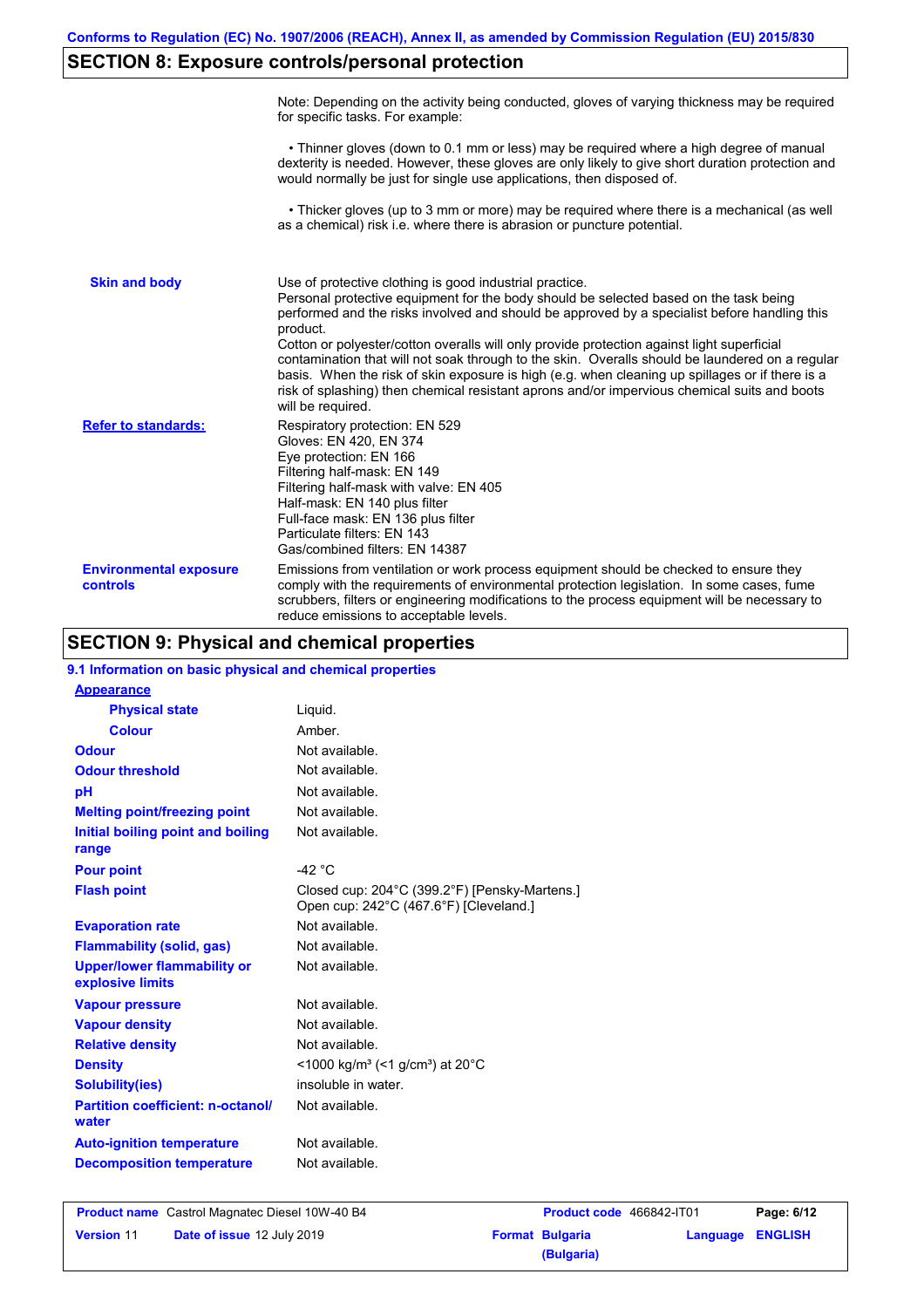# **SECTION 9: Physical and chemical properties**

| <b>Viscosity</b>            | Kinematic: $99.9$ mm <sup>2</sup> /s ( $99.9$ cSt) at $40^{\circ}$ C<br>Kinematic: 13.7 to 16.2 mm <sup>2</sup> /s (13.7 to 16.2 cSt) at 100°C |
|-----------------------------|------------------------------------------------------------------------------------------------------------------------------------------------|
| <b>Explosive properties</b> | Not available.                                                                                                                                 |
| <b>Oxidising properties</b> | Not available.                                                                                                                                 |

#### **9.2 Other information**

No additional information.

| <b>SECTION 10: Stability and reactivity</b>       |                                                                                                                                                                         |  |
|---------------------------------------------------|-------------------------------------------------------------------------------------------------------------------------------------------------------------------------|--|
| <b>10.1 Reactivity</b>                            | No specific test data available for this product. Refer to Conditions to avoid and Incompatible<br>materials for additional information.                                |  |
| <b>10.2 Chemical stability</b>                    | The product is stable.                                                                                                                                                  |  |
| <b>10.3 Possibility of</b><br>hazardous reactions | Under normal conditions of storage and use, hazardous reactions will not occur.<br>Under normal conditions of storage and use, hazardous polymerisation will not occur. |  |
| <b>10.4 Conditions to avoid</b>                   | Avoid all possible sources of ignition (spark or flame).                                                                                                                |  |
| 10.5 Incompatible materials                       | Reactive or incompatible with the following materials: oxidising materials.                                                                                             |  |
| <b>10.6 Hazardous</b><br>decomposition products   | Under normal conditions of storage and use, hazardous decomposition products should not be<br>produced.                                                                 |  |

# **SECTION 11: Toxicological information**

| 11.1 Information on toxicological effects             |                                                                                                                                                                                                                                                                                                                                                                                                          |
|-------------------------------------------------------|----------------------------------------------------------------------------------------------------------------------------------------------------------------------------------------------------------------------------------------------------------------------------------------------------------------------------------------------------------------------------------------------------------|
| <b>Acute toxicity estimates</b>                       |                                                                                                                                                                                                                                                                                                                                                                                                          |
| Not available.                                        |                                                                                                                                                                                                                                                                                                                                                                                                          |
| <b>Information on likely</b><br>routes of exposure    | Routes of entry anticipated: Dermal, Inhalation.                                                                                                                                                                                                                                                                                                                                                         |
| <b>Potential acute health effects</b>                 |                                                                                                                                                                                                                                                                                                                                                                                                          |
| <b>Inhalation</b>                                     | <b>Exposure to decomposition products may cause a health hazard.</b> Serious effects may be<br>delayed following exposure.                                                                                                                                                                                                                                                                               |
| <b>Ingestion</b>                                      | No known significant effects or critical hazards.                                                                                                                                                                                                                                                                                                                                                        |
| <b>Skin contact</b>                                   | Defatting to the skin. May cause skin dryness and irritation.                                                                                                                                                                                                                                                                                                                                            |
| Eye contact                                           | Mot classified as an eye irritant. Based on data available for this or related materials.                                                                                                                                                                                                                                                                                                                |
|                                                       | Symptoms related to the physical, chemical and toxicological characteristics                                                                                                                                                                                                                                                                                                                             |
| <b>Inhalation</b>                                     | No specific data.                                                                                                                                                                                                                                                                                                                                                                                        |
| <b>Ingestion</b>                                      | No specific data.                                                                                                                                                                                                                                                                                                                                                                                        |
| <b>Skin contact</b>                                   | Adverse symptoms may include the following:<br>irritation<br>dryness<br>cracking                                                                                                                                                                                                                                                                                                                         |
| <b>Eye contact</b>                                    | No specific data.                                                                                                                                                                                                                                                                                                                                                                                        |
|                                                       | Delayed and immediate effects as well as chronic effects from short and long-term exposure                                                                                                                                                                                                                                                                                                               |
| <b>Inhalation</b>                                     | Overexposure to the inhalation of airborne droplets or aerosols may cause irritation of the<br>respiratory tract.                                                                                                                                                                                                                                                                                        |
| <b>Ingestion</b>                                      | Ingestion of large quantities may cause nausea and diarrhoea.                                                                                                                                                                                                                                                                                                                                            |
| <b>Skin contact</b>                                   | Prolonged or repeated contact can defat the skin and lead to irritation and/or dermatitis.                                                                                                                                                                                                                                                                                                               |
| <b>Eye contact</b>                                    | Potential risk of transient stinging or redness if accidental eye contact occurs.                                                                                                                                                                                                                                                                                                                        |
| <b>Potential chronic health effects</b>               |                                                                                                                                                                                                                                                                                                                                                                                                          |
| <b>General</b>                                        | USED ENGINE OILS<br>Combustion products resulting from the operation of internal combustion engines contaminate<br>engine oils during use. Used engine oil may contain hazardous components which have the<br>potential to cause skin cancer. Frequent or prolonged contact with all types and makes of used<br>engine oil must therefore be avoided and a high standard of personal hygiene maintained. |
| <b>Carcinogenicity</b>                                | No known significant effects or critical hazards.                                                                                                                                                                                                                                                                                                                                                        |
| <b>Mutagenicity</b>                                   | No known significant effects or critical hazards.                                                                                                                                                                                                                                                                                                                                                        |
| <b>Developmental effects</b>                          | No known significant effects or critical hazards.                                                                                                                                                                                                                                                                                                                                                        |
| <b>Product name</b> Castrol Magnatec Diesel 10W-40 B4 | Page: 7/12<br><b>Product code</b> 466842-IT01                                                                                                                                                                                                                                                                                                                                                            |
| Version 11<br>Date of issue 12 July 2019              | <b>Format Bulgaria</b><br><b>ENGLISH</b><br>Language<br>(Bulgaria)                                                                                                                                                                                                                                                                                                                                       |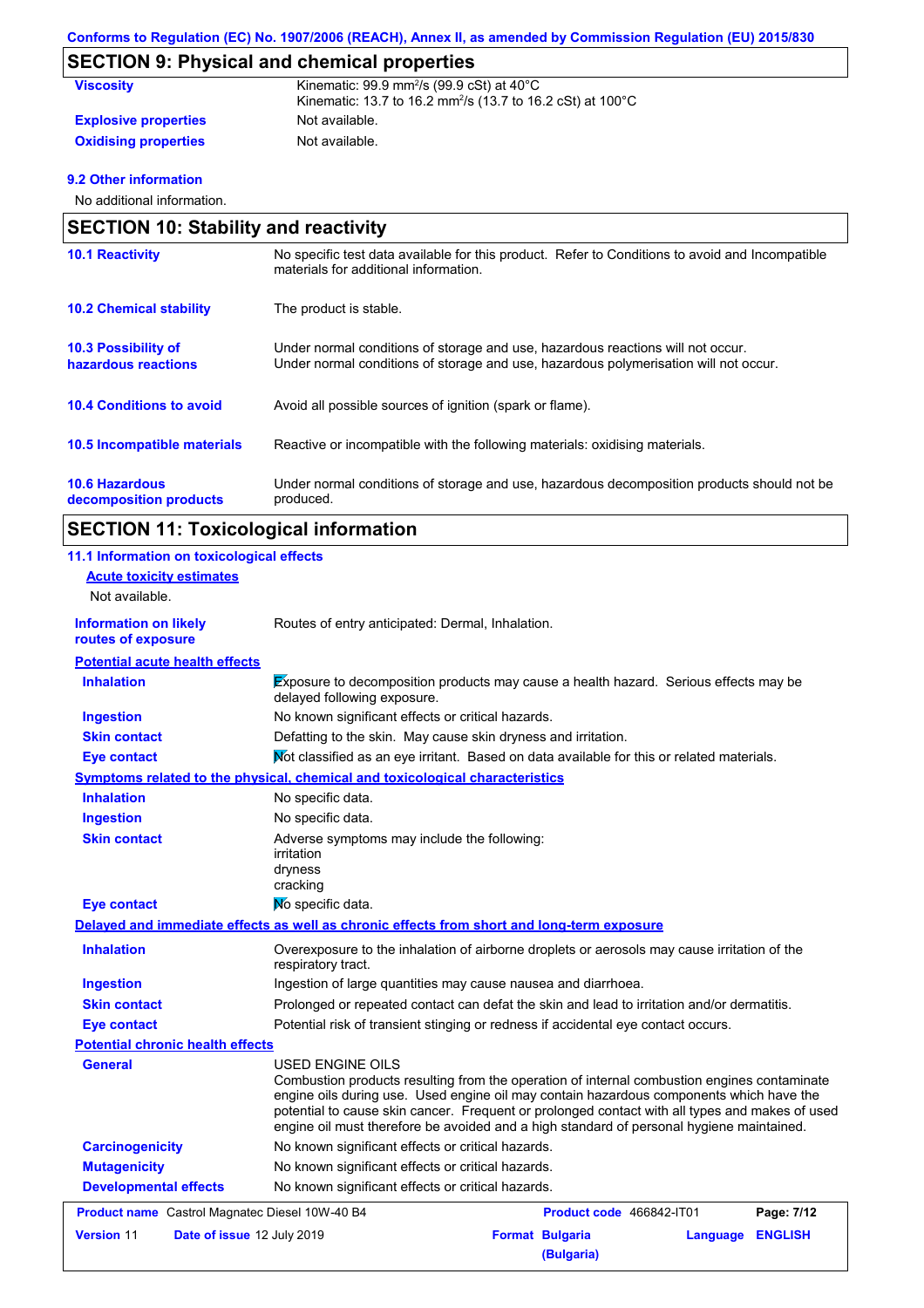#### **SECTION 11: Toxicological information**

**Fertility effects** No known significant effects or critical hazards.

#### **SECTION 12: Ecological information**

#### **12.1 Toxicity**

**Environmental hazards** Not classified as dangerous

Product not classified for environmental effects. Based on data available for this or related materials.

#### **12.2 Persistence and degradability**

Not expected to be rapidly degradable.

#### **12.3 Bioaccumulative potential**

This product is not expected to bioaccumulate through food chains in the environment.

| <b>12.4 Mobility in soil</b>                                  |                                                                      |
|---------------------------------------------------------------|----------------------------------------------------------------------|
| <b>Soil/water partition</b><br>coefficient (K <sub>oc</sub> ) | Not available.                                                       |
| <b>Mobility</b>                                               | Spillages may penetrate the soil causing ground water contamination. |

#### **12.5 Results of PBT and vPvB assessment**

Product does not meet the criteria for PBT or vPvB according to Regulation (EC) No. 1907/2006, Annex XIII.

#### **12.6 Other adverse effects**

**Other ecological information**

Spills may form a film on water surfaces causing physical damage to organisms. Oxygen transfer could also be impaired.

### **SECTION 13: Disposal considerations**

#### **13.1 Waste treatment methods**

#### **Product**

Where possible, arrange for product to be recycled. Dispose of via an authorised person/ licensed waste disposal contractor in accordance with local regulations.

### **Hazardous waste** Yes.

**Methods of disposal**

| European waste catalogue (EWC) |                                                                  |  |
|--------------------------------|------------------------------------------------------------------|--|
| Waste code                     | <b>Waste designation</b>                                         |  |
| $130205*$                      | Imineral-based non-chlorinated engine, gear and lubricating oils |  |

However, deviation from the intended use and/or the presence of any potential contaminants may require an alternative waste disposal code to be assigned by the end user.

#### **Packaging Methods of disposal Special precautions** Where possible, arrange for product to be recycled. Dispose of via an authorised person/ licensed waste disposal contractor in accordance with local regulations.  $\overline{\mathbf{F}}$ his material and its container must be disposed of in a safe way. Care should be taken when handling emptied containers that have not been cleaned or rinsed out. Empty containers or liners may retain some product residues. Empty containers represent a fire hazard as they may contain flammable product residues and vapour. Never weld, solder or braze empty containers. Avoid dispersal of spilt material and runoff and contact with soil, waterways, drains and sewers. **References** Commission 2014/955/EU Directive 2008/98/EC

#### **SECTION 14: Transport information**

|                                           | <b>ADR/RID</b>                                        | <b>ADN</b>     | <b>IMDG</b>                          | <b>IATA</b>                |
|-------------------------------------------|-------------------------------------------------------|----------------|--------------------------------------|----------------------------|
| 14.1 UN number                            | Not regulated.                                        | Not regulated. | Not regulated.                       | Not regulated.             |
| 14.2 UN proper<br>shipping name           |                                                       |                |                                      |                            |
| <b>14.3 Transport</b><br>hazard class(es) |                                                       |                |                                      |                            |
|                                           | <b>Product name</b> Castrol Magnatec Diesel 10W-40 B4 |                | Product code 466842-IT01             | Page: 8/12                 |
| <b>Version 11</b>                         | Date of issue 12 July 2019                            |                | <b>Format Bulgaria</b><br>(Bulgaria) | <b>ENGLISH</b><br>Language |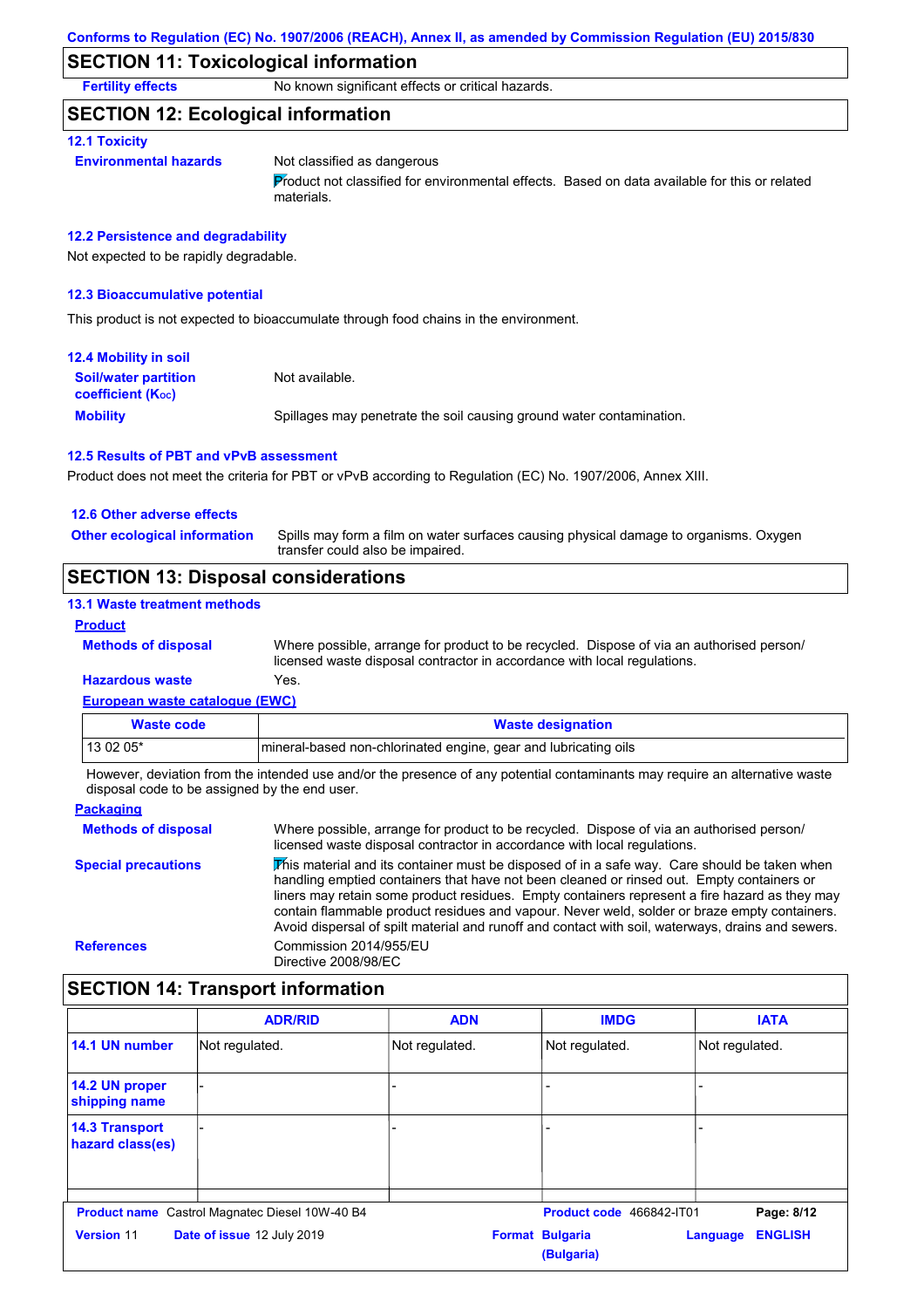# **SECTION 14: Transport information**

| 14.4 Packing<br>group                   |      |     |       |     |
|-----------------------------------------|------|-----|-------|-----|
| 14.5<br><b>Environmental</b><br>hazards | INo. | No. | l No. | No. |
| <b>Additional</b><br>information        |      |     |       |     |

**14.6 Special precautions for user** Not available.

**14.7 Transport in bulk according to Annex II of Marpol and the IBC Code** Not available.

# **SECTION 15: Regulatory information**

**15.1 Safety, health and environmental regulations/legislation specific for the substance or mixture**

#### **EU Regulation (EC) No. 1907/2006 (REACH)**

#### **Annex XIV - List of substances subject to authorisation**

#### **Annex XIV**

None of the components are listed.

**Substances of very high concern**

None of the components are listed.

# **Other regulations**

| <b>REACH Status</b>                                             | The company, as identified in Section 1, sells this product in the EU in compliance with the<br>current requirements of REACH. |
|-----------------------------------------------------------------|--------------------------------------------------------------------------------------------------------------------------------|
| <b>United States inventory</b><br>(TSCA 8b)                     | All components are active or exempted.                                                                                         |
| <b>Australia inventory (AICS)</b>                               | All components are listed or exempted.                                                                                         |
| <b>Canada inventory</b>                                         | All components are listed or exempted.                                                                                         |
| <b>China inventory (IECSC)</b>                                  | All components are listed or exempted.                                                                                         |
| <b>Japan inventory (ENCS)</b>                                   | All components are listed or exempted.                                                                                         |
| <b>Korea inventory (KECI)</b>                                   | All components are listed or exempted.                                                                                         |
| <b>Philippines inventory</b><br>(PICCS)                         | All components are listed or exempted.                                                                                         |
| <b>Taiwan Chemical</b><br><b>Substances Inventory</b><br>(TCSI) | All components are listed or exempted.                                                                                         |
| Ozone depleting substances (1005/2009/EU)                       |                                                                                                                                |
| Not listed.                                                     |                                                                                                                                |
| Prior Informed Consent (PIC) (649/2012/EU)                      |                                                                                                                                |
| Not listed.                                                     |                                                                                                                                |

#### **Seveso Directive**

This product is not controlled under the Seveso Directive.

| <b>15.2 Chemical safety</b> | A Chemical Safety Assessment has been carried out for one or more of the substances within  |
|-----------------------------|---------------------------------------------------------------------------------------------|
| assessment                  | this mixture. A Chemical Safety Assessment has not been carried out for the mixture itself. |

# **SECTION 16: Other information**

| <b>Abbreviations and acronyms</b>                     | ADN = European Provisions concerning the International Carriage of Dangerous Goods by<br>Inland Waterway<br>ADR = The European Agreement concerning the International Carriage of Dangerous Goods by<br>Road<br>ATE = Acute Toxicity Estimate<br>BCF = Bioconcentration Factor<br>CAS = Chemical Abstracts Service<br>CLP = Classification, Labelling and Packaging Regulation [Regulation (EC) No. 1272/2008] |  |                                      |          |                |
|-------------------------------------------------------|----------------------------------------------------------------------------------------------------------------------------------------------------------------------------------------------------------------------------------------------------------------------------------------------------------------------------------------------------------------------------------------------------------------|--|--------------------------------------|----------|----------------|
| <b>Product name</b> Castrol Magnatec Diesel 10W-40 B4 |                                                                                                                                                                                                                                                                                                                                                                                                                |  | Product code 466842-IT01             |          | Page: 9/12     |
| <b>Version 11</b><br>Date of issue 12 July 2019       |                                                                                                                                                                                                                                                                                                                                                                                                                |  | <b>Format Bulgaria</b><br>(Bulgaria) | Language | <b>ENGLISH</b> |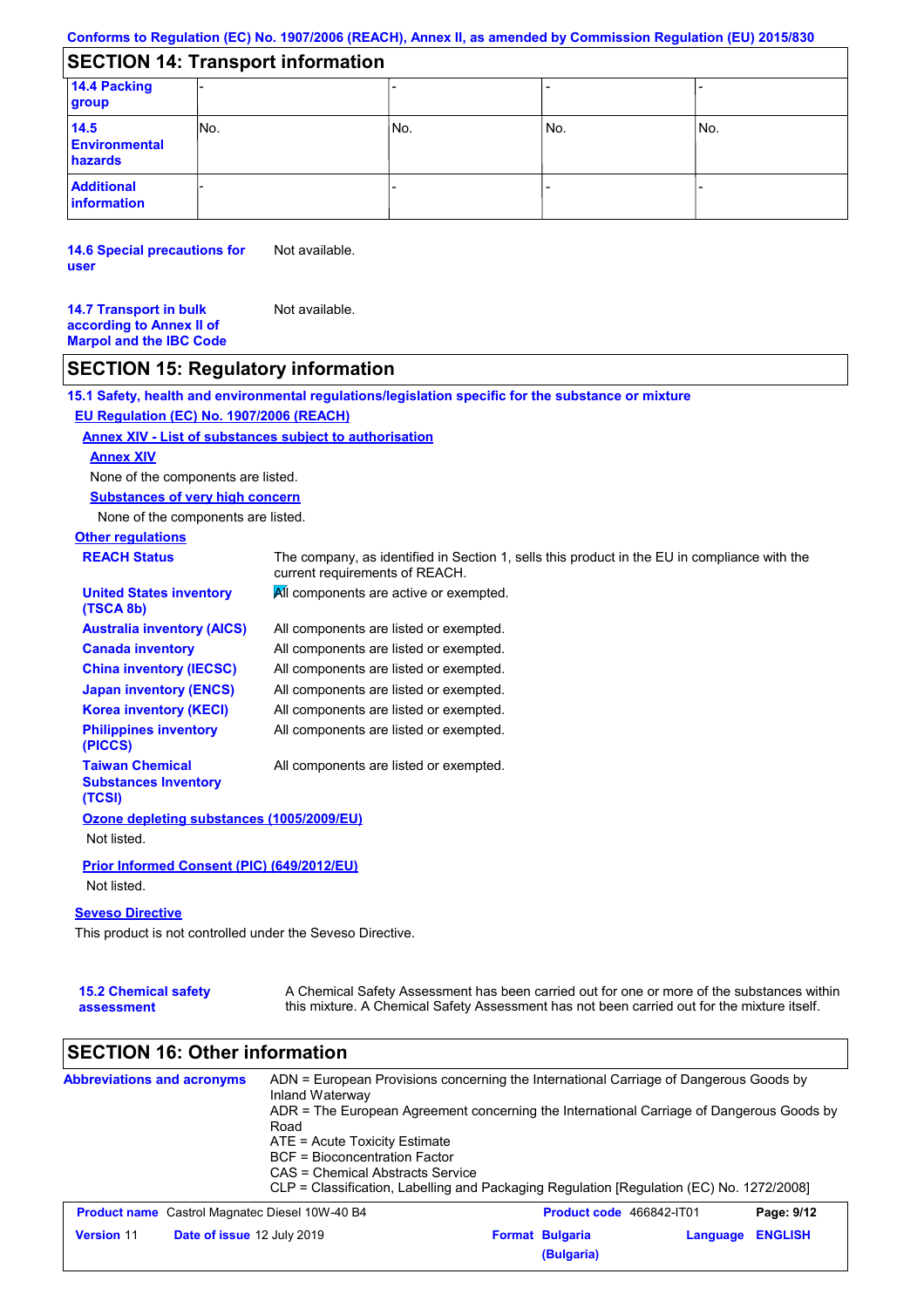#### **SECTION 16: Other information**

CSA = Chemical Safety Assessment CSR = Chemical Safety Report DMEL = Derived Minimal Effect Level DNEL = Derived No Effect Level EINECS = European Inventory of Existing Commercial chemical Substances ES = Exposure Scenario EUH statement = CLP-specific Hazard statement EWC = European Waste Catalogue GHS = Globally Harmonized System of Classification and Labelling of Chemicals IATA = International Air Transport Association IBC = Intermediate Bulk Container IMDG = International Maritime Dangerous Goods LogPow = logarithm of the octanol/water partition coefficient MARPOL = International Convention for the Prevention of Pollution From Ships, 1973 as modified by the Protocol of 1978. ("Marpol" = marine pollution) OECD = Organisation for Economic Co-operation and Development PBT = Persistent, Bioaccumulative and Toxic PNEC = Predicted No Effect Concentration REACH = Registration, Evaluation, Authorisation and Restriction of Chemicals Regulation [Regulation (EC) No. 1907/2006] RID = The Regulations concerning the International Carriage of Dangerous Goods by Rail RRN = REACH Registration Number SADT = Self-Accelerating Decomposition Temperature SVHC = Substances of Very High Concern STOT-RE = Specific Target Organ Toxicity - Repeated Exposure STOT-SE = Specific Target Organ Toxicity - Single Exposure TWA = Time weighted average UN = United Nations UVCB = Complex hydrocarbon substance VOC = Volatile Organic Compound vPvB = Very Persistent and Very Bioaccumulative Varies = may contain one or more of the following 64741-88-4 / RRN 01-2119488706-23, 64741-89-5 / RRN 01-2119487067-30, 64741-95-3 / RRN 01-2119487081-40, 64741-96-4/ RRN 01-2119483621-38, 64742-01-4 / RRN 01-2119488707-21, 64742-44-5 / RRN 01-2119985177-24, 64742-45-6, 64742-52-5 / RRN 01-2119467170-45, 64742-53-6 / RRN 01-2119480375-34, 64742-54-7 / RRN 01-2119484627-25, 64742-55-8 / RRN 01-2119487077-29, 64742-56-9 / RRN 01-2119480132-48, 64742-57-0 / RRN 01-2119489287-22, 64742-58-1, 64742-62-7 / RRN 01-2119480472-38, 64742-63-8, 64742-65-0 / RRN 01-2119471299-27, 64742-70-7 / RRN 01-2119487080-42, 72623-85-9 / RRN 01-2119555262-43, 72623-86-0 / RRN 01-2119474878-16, 72623-87-1 / RRN 01-2119474889-13

**Procedure used to derive the classification according to Regulation (EC) No. 1272/2008 [CLP/GHS]**

| <b>Classification</b>                                   |                                                                           | <b>Justification</b>                                                                                                                        |
|---------------------------------------------------------|---------------------------------------------------------------------------|---------------------------------------------------------------------------------------------------------------------------------------------|
| <b>Not classified.</b>                                  |                                                                           |                                                                                                                                             |
| <b>Full text of abbreviated H</b><br><b>statements</b>  | H315<br>H318<br>H411                                                      | Causes skin irritation.<br>Causes serious eye damage.<br>Toxic to aguatic life with long lasting effects.                                   |
| <b>Full text of classifications</b><br><b>[CLP/GHS]</b> | <b>Aquatic Chronic 2, H411</b><br>Eye Dam. 1, H318<br>Skin Irrit. 2, H315 | LONG-TERM (CHRONIC) AQUATIC HAZARD - Category 2<br>SERIOUS EYE DAMAGE/EYE IRRITATION - Category 1<br>SKIN CORROSION/IRRITATION - Category 2 |
| <b>History</b>                                          |                                                                           |                                                                                                                                             |
| Date of issue/Date of<br>revision                       | 12/07/2019.                                                               |                                                                                                                                             |
| Date of previous issue                                  | 24/04/2019.                                                               |                                                                                                                                             |
| <b>Prepared by</b>                                      | <b>Product Stewardship</b>                                                |                                                                                                                                             |

**Indicates information that has changed from previously issued version.**

#### **Notice to reader**

All reasonably practicable steps have been taken to ensure this data sheet and the health, safety and environmental information contained in it is accurate as of the date specified below. No warranty or representation, express or implied is made as to the accuracy or completeness of the data and information in this data sheet.

The data and advice given apply when the product is sold for the stated application or applications. You should not use the product other than for the stated application or applications without seeking advice from BP Group.

It is the user's obligation to evaluate and use this product safely and to comply with all applicable laws and regulations. The BP Group shall not be responsible for any damage or injury resulting from use, other than the stated product use of the material, from any failure to adhere to recommendations, or from any hazards inherent in the nature of the material. Purchasers of the product for supply to a third party for use at work, have a duty to take all necessary steps to ensure that any person handling or

|                   | <b>Product name</b> Castrol Magnatec Diesel 10W-40 B4 | <b>Product code</b> 466842-IT01 |                  | Page: 10/12 |
|-------------------|-------------------------------------------------------|---------------------------------|------------------|-------------|
| <b>Version 11</b> | <b>Date of issue 12 July 2019</b>                     | <b>Format Bulgaria</b>          | Language ENGLISH |             |
|                   |                                                       | (Bulgaria)                      |                  |             |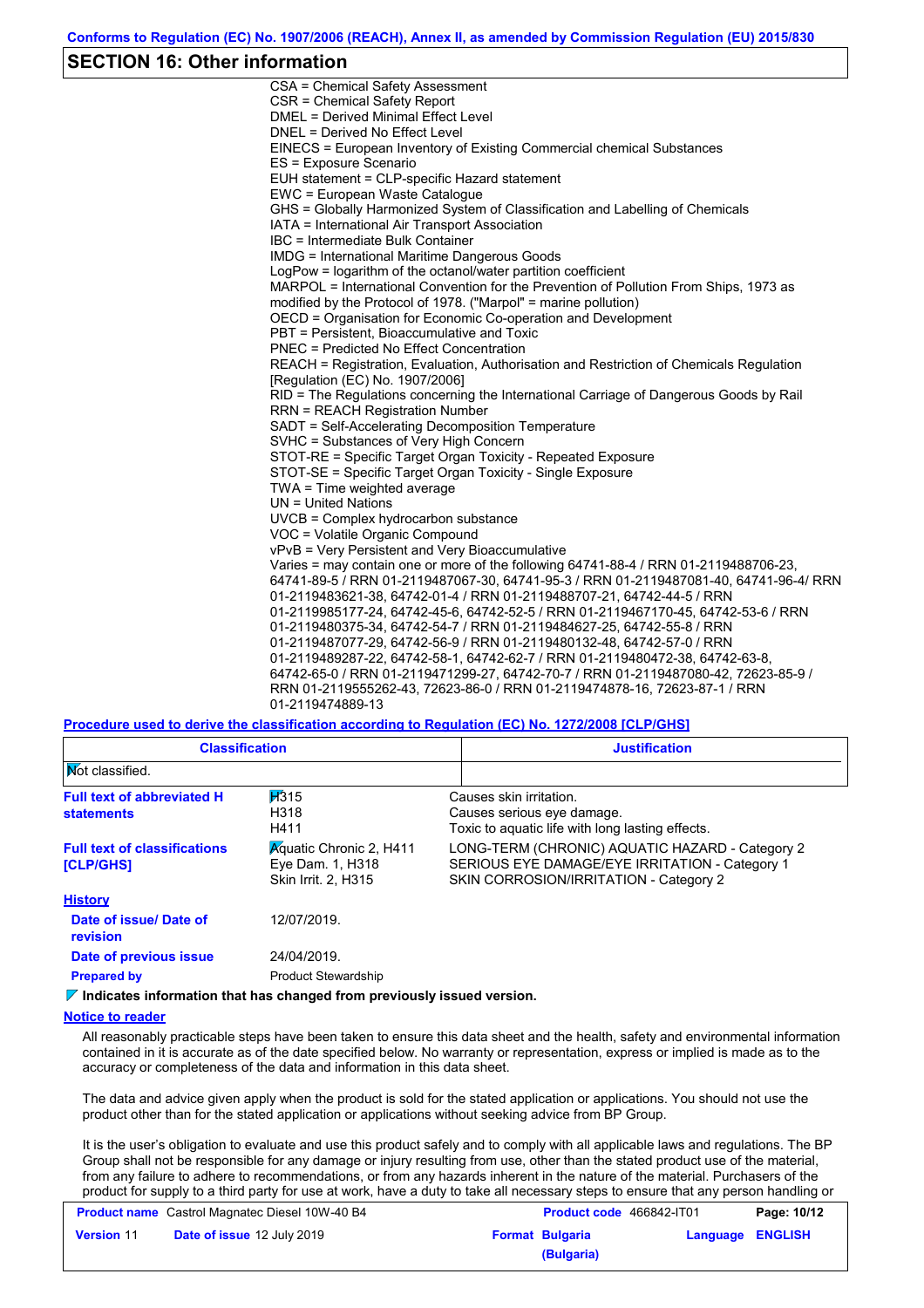# **SECTION 16: Other information**

using the product is provided with the information in this sheet. Employers have a duty to tell employees and others who may be affected of any hazards described in this sheet and of any precautions that should be taken. You can contact the BP Group to ensure that this document is the most current available. Alteration of this document is strictly prohibited.

|                   | <b>Product name</b> Castrol Magnatec Diesel 10W-40 B4 |
|-------------------|-------------------------------------------------------|
| <b>Version 11</b> | Date of issue 12 July 2019                            |